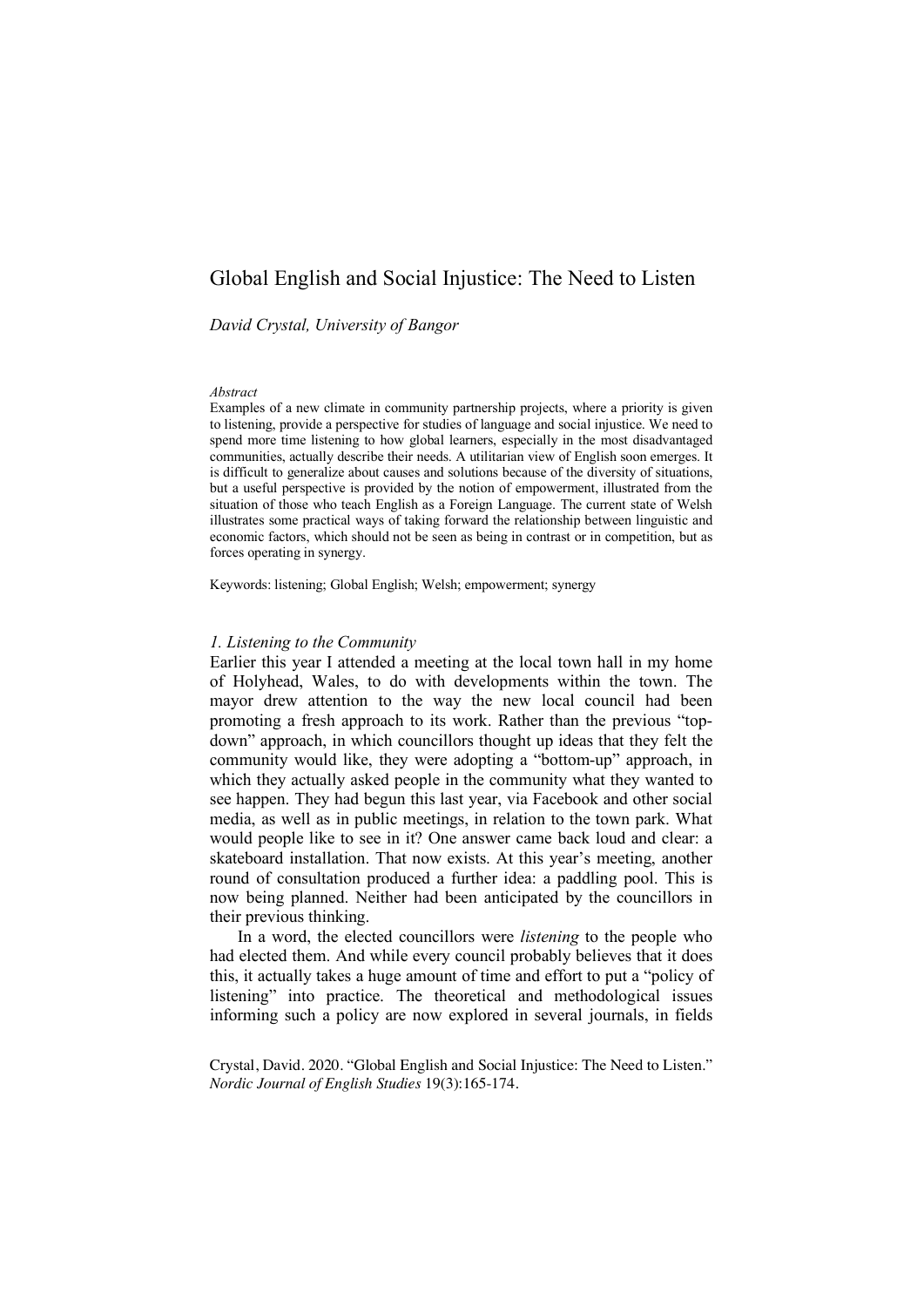such as language learning and speech pathology, but they are especially the focus of *The International Journal of Listening*, the periodical of the International Listening Association, which in one form or another has been publishing papers in this area since 1987—an example is Purdy (2009). But the new climate goes well beyond academia. For instance, the role of listening to the community has become a major criterion in organizations whose remit is to use public funding for charitable purposes. It would now be virtually impossible to get funding for a project from the National Lottery or the Arts Council in the UK without having made the effort to establish that it meets a real need—which means listening. Here's a typical statement from one website (National Lottery Awards for All England, 2019):

It's important to us that you involve your community in the design, development and delivery of the activities you're planning.

In practice this means providing evidence, in the form of testimonials from individuals and community groups—and the more the better. In 2018, I was told the results of a set of competing applications to the Arts Council of Wales. The one that came top of the list contained a huge dossier of supporting correspondence from "persons in the street"; the one that came bottom had next to none. The mood has changed. Formerly, a drama company could propose, for example, a production of a Shakespeare play and ask for funding to help put it on, and they would get it, as long as it satisfied the usual criteria of quality as judged by arts professionals. Today, the primary question is whether "the people" really want to see such a play. The top-down approach to programming has been replaced by one that is bottom-up. And arts organizations are slowly getting the message. A representative comment is this one, from the co-director of the newly renovated Châtelet theatre in Paris (Prévost, 2019):

The barriers are not only financial. There are people who feel, this place is not for me, I don't belong in this magnificent 19th-century theatre. That's why it's important for our artists to go regularly outside the theatre … to reach out to audiences and not just expect them to come to us.

How far does this paradigm of enquiry obtain for the world outlined for us by Anna Kristina Hultgren?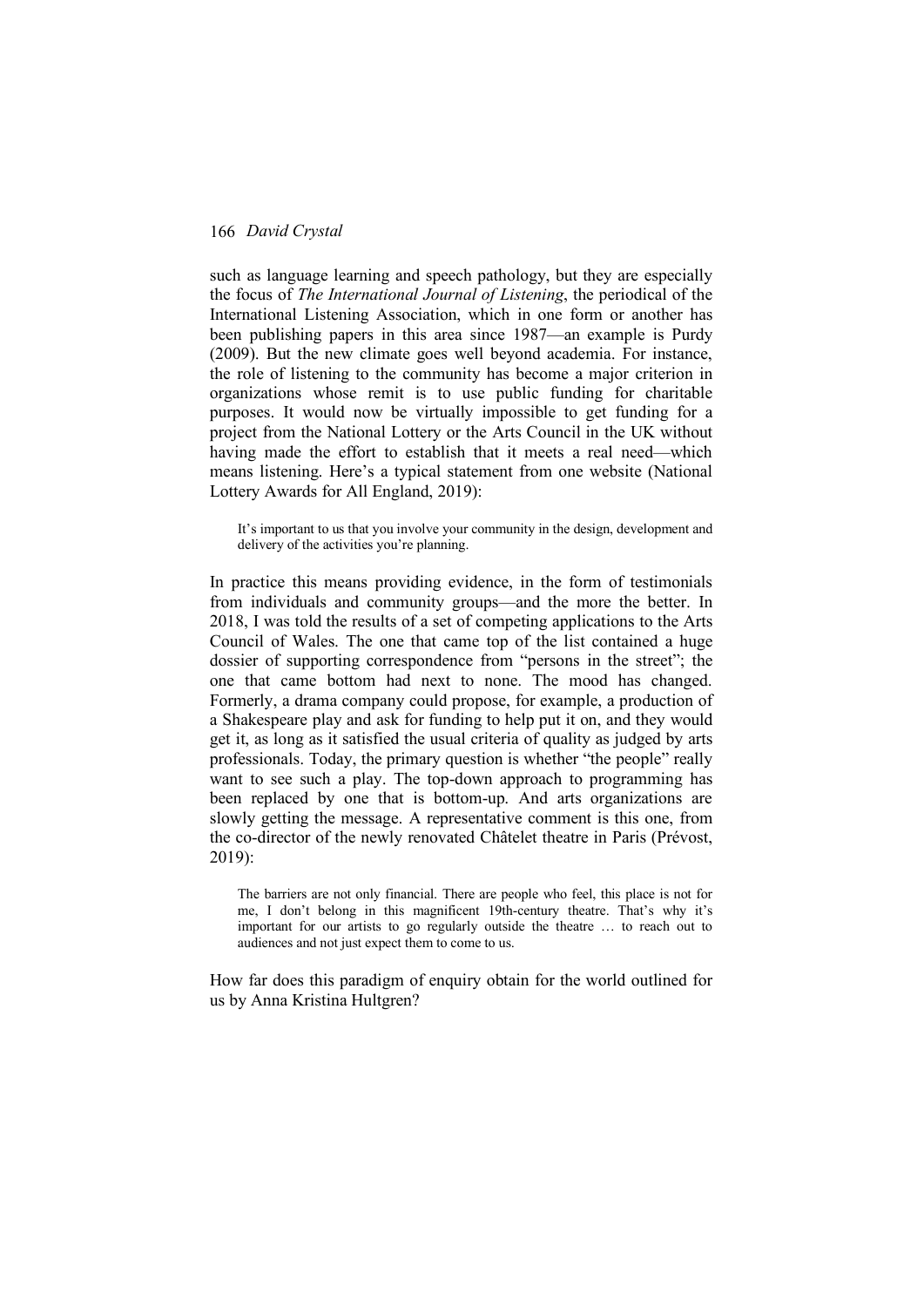### *2. Listening to Social Injustice*

A disclaimer: I haven't read most of the references in her excellent overview, so I may be wrong, but I don't detect much of an emphasis on listening in the applied linguistic field in relation to this topic. Yes, we are "empirically committed scholars", but where do we direct our empiricism? Take the point, for example, that there is a "pragmatic view that English is but a tool for communication", and that "most linguists ... would take issue with such a utilitarian view of English". Have linguists actually gone out into the streets and asked "ordinary" people—not just elite groups, such as "scientists at the Englishized Nordic universities" why they have adopted English, or want to do so? Have we been listening to them? Whenever I have had the opportunity to ask the question, I get a utilitarian answer almost every time, especially in the so-called "third world".

Here is an example—and I imagine every writer in this volume could tell a similar story—from a lecture tour I made in southern Africa a few years ago. I was being driven around in a British Council car, for several days, and got to know the driver very well. His English was enough for us to have a conversation, but it wasn't easy. He could understand me, as long as I didn't speak too colloquially or too fast, but his production was fractured. At one point we began talking about his mother-tongue, Xhosa, and I was going on about what an interesting language it was. He stopped me in my tracks. 'I want my children to make English their goal,' he said. That set me off on a monologue about language diversity, identity, the importance of maintaining such wonderful languages, etc etc. Again, he stopped me. 'this is all true", he said, and then repeated, "but my children must make English their goal." "Why?," I asked. "So that they can do better than me, just a driver". He had great hopes for his children. A doctor, perhaps, he said. Or a teacher.

"Economic factors are more important than linguistic ones in explaining these inequalities." How could we ever have thought otherwise? Again and again I encounter the unassailable argument that it is individual quality of life that counts. How dare I, with my nice computer and my nice TV and my nice garden, lecture someone who has none of these things, who is struggling to keep a family alive with a reasonable quality of life, about the importance of language diversity! Of course we all affirm the necessity to find solutions that maintain an equilibrium of some kind between a language of identity and a language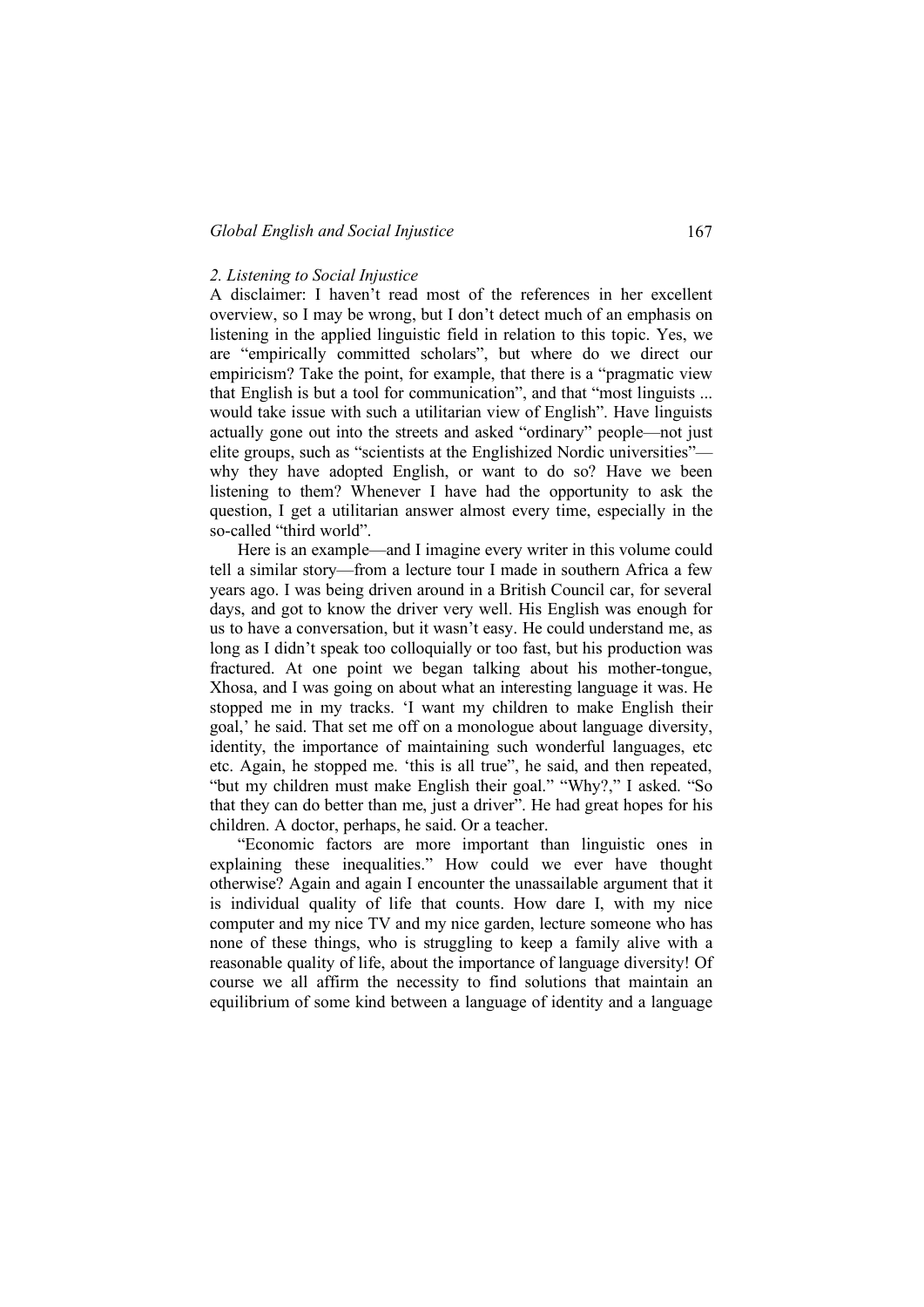of (international) intelligibility, and there are many places where we have the chance to shout from the rooftops about the importance of multilingualism and to draw attention to the plight of endangered languages. We need to seize every opportunity to bring language into the public domain (which is what I conceive the primary role of applied linguistics to be). But when we take the trouble to listen to the nature of the need, as expressed by "ordinary people" in the disadvantaged world, where issues of social injustice are so much in evidence, I find it is intelligibility (which in this context means access to global English) that invariably takes priority. The very different experience of those who live in the well-heeled parts of Europe, where a basic quality of life is much less of an issue, has also to be respected, of course, but it shouldn't blind us to the fact that the majority of people who are trying to learn English live in countries where well-heeledness is a distant dream.<sup>1</sup>

In these countries, it is really difficult to find a way of listening to the aspirations of those most affected by the global role of English. It is easy to listen to the problems of social injustice experienced by people in the advantaged economic situations of Western Europe or North America, with their ready access to electronic, postal, and other services. It is not so easy to listen to the voices of people who have little or no such access—such as those I saw in one southern African community where people were queuing up to send messages on the village computer. It was an old machine located in a large shipping container by their village. The container actually had several machines in it, but the only power supply

<sup>&</sup>lt;sup>1</sup> They are the majority of users, in any count of global English use. Hultgren cites a 2008 estimate of the number of English speakers in the world, a third of the world's population, and comments: 'an estimate that may have grown in the ten years since it was made'. I recalculated all the figures for the third edition of *The Cambridge Encyclopedia of the English Language* (Crystal 2019: 114), using the same criteria as in earlier editions. From around 1.5 billion in 1995 (1st edn) to 2 billion in 2003 (2nd edn), the total in 2018 was 2.3 billion. Still (just under) a third, it seems—but the rate of increase apparently slowing. If the rate between 1995 and 2003 had continued—half a billion in eight years—we would have expected almost another billion by 2018, approaching 3 billion in all, but the reality is around 2.3. It should also be noted that the pattern of development has not been entirely one-way. It is true to say that "others are considering making it an official language"; but in some places, the official status has been reduced in recent years, as in Tanzania and Madagascar (*ibid*. 109).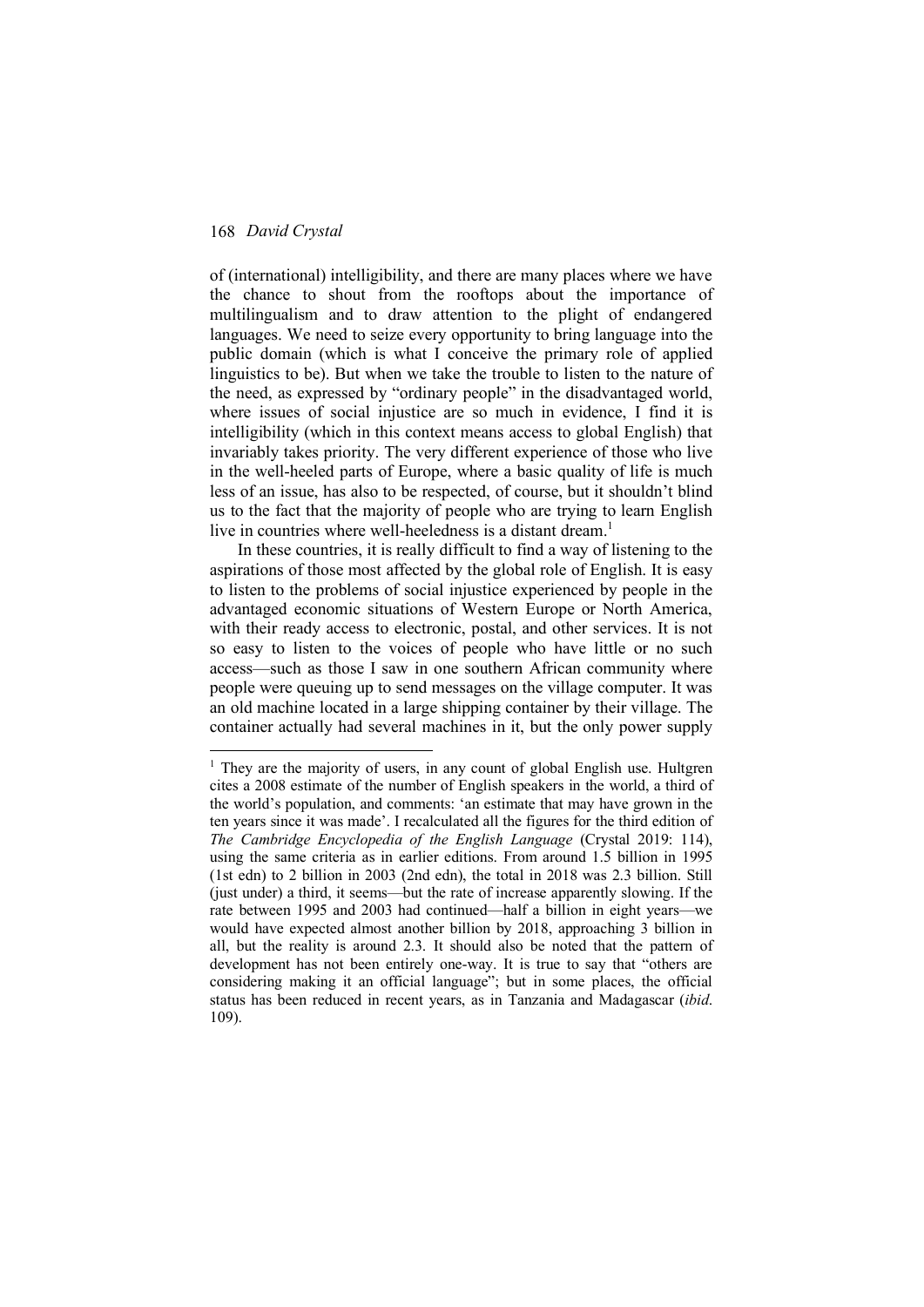was from a small generator outside, which couldn't cope with more than one machine at a time. How do I listen to *their* views about the role of English in *their* world?

One of the problems with the contrast Hultgren draws between linguistics and economics is that we are trying to generalize across groups of people where generalization is impossible. I accept the spirit of her argument that 'If we want to stand a chance with the social justice agenda, we need to redirect our attention away from language and towards economic, social and political inequalities'. But this need has different answers depending on which part of the world we are looking at. Saving the world? There is no such thing as "a" world, with respect to the argument of her paper. There are many worlds, as the traditional characterization (of 'third world', and so on) suggests. And a solution that works for one of these worlds may not work for another. Also, the role of English, with respect to these inequalities, has to be seen as part of a larger pattern. Whatever the factors involved in social injustice, they apply just as forcefully to parts of the world where English has never been a primary influence, and where other languages have been the "Trojan Horses", such as Spanish and Portuguese in Central and South America, or Russian or Chinese or Swahili in other places.

### *3. Listening to Disempowerment*

A word that is missing from Hultgren's paper is "empowerment". It is a word that has come increasingly to the fore in recent years. Once restricted to such domains as religion and law, since the 1970s it has come to be used in relation to any group where there is a perceived inequality. But here too there is a need for a bottom-up approach, and in many areas this is still some distance away. As an illustration, I consider the opening plenary given to the 2019 annual conference of IATEFL (the International Association of Teachers of English as a Foreign Language), which addressed this point in relation to the field of language teaching. Paula Rebelledo tellingly called her paper "Teacher empowerment: leaving the twilight zone". A message I took from this paper is that the way to light up the twilight zone is by listening.

A great deal of her research involves listening to teachers in their classroom situations. Her aim is to discover how empowerment actually happens, and she explores this by first asking teachers for their stories of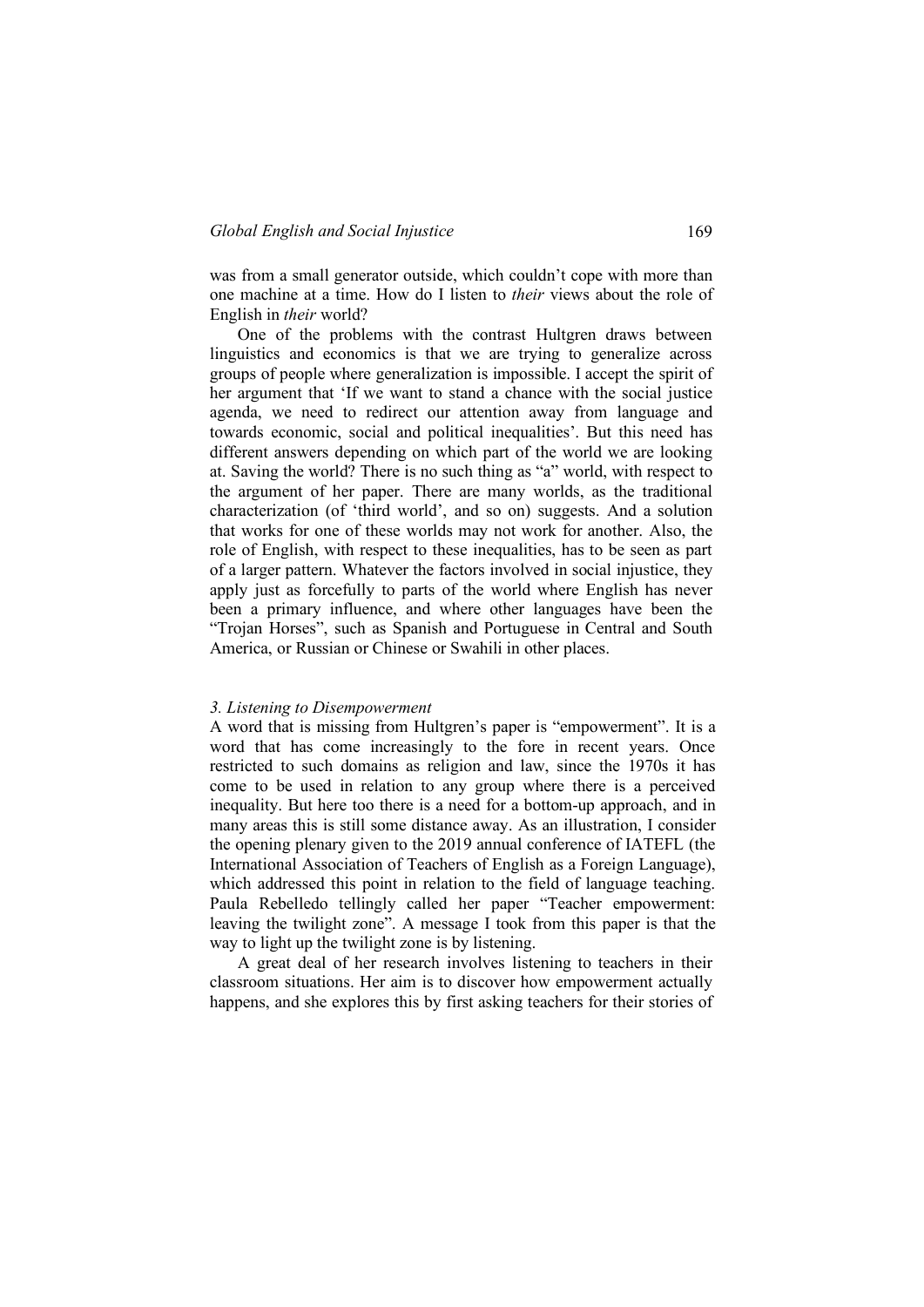disempowerment—the situations they have experienced where their knowledge and expertise have not been taken into account. Her questions are very specific, such as "Do you take part in decisions concerning the size of your class?" Another is "Do you take part in decisions about your daily teaching schedule?" And there are several more. "Do you have a role in course-book selection?" "Do you have any say in curriculum design?" When the IATEFL audience (of over a thousand teachers) was asked to raise their hands if the answer to each of these questions was "yes", it was very clear that the vast majority of people kept their hands down. They felt they had no opportunity to influence these areas—a cruel irony, she observed, as these are the areas that most affect their classroom practice and their ability to teach.

I accept Hultgren's general argument: we do "need to widen the lens and engage with the underlying material factors". But this means looking at these material factors in very specific and language-engaging ways, as Rebelledo's questions illustrate. And money is at the bottom of most things. For example, we can accept the balanced assertion that "nonnative speakers may or may not be disadvantaged" in everyday communicative situations, but when it comes to teaching practice, there is no balance. Non-native teachers of English are certainly disadvantaged, for the pay differential between comparably qualified and comparably fluent native-speaking and non-native-speaking teachers is a scandal that IATEFL attendees from all over the world tell me about. The vast majority are not native speakers—though apart from a local accent expressing their identity, their fluency is such that I would never otherwise know. Personally I have no trouble in resolving this issue. Who would I rather begin to be taught English by? A native speaker who knows little or nothing about the English language and language teaching methodology, or a non-native speaker well versed in both of these? No contest. The qualified non-native every time. I'm talking here about the recognized levels such as we see in the Common European Framework, not the more sophisticated mastery needed to develop such abilities as a critical approach to literature, where I suspect most learners would want native speaker guidance. But at those earlier levels teachers from all over the world have told me that in their country there is still an unthinking preference for the native speaker, and the latter is *always* paid more. This is the reality of social injustice for them.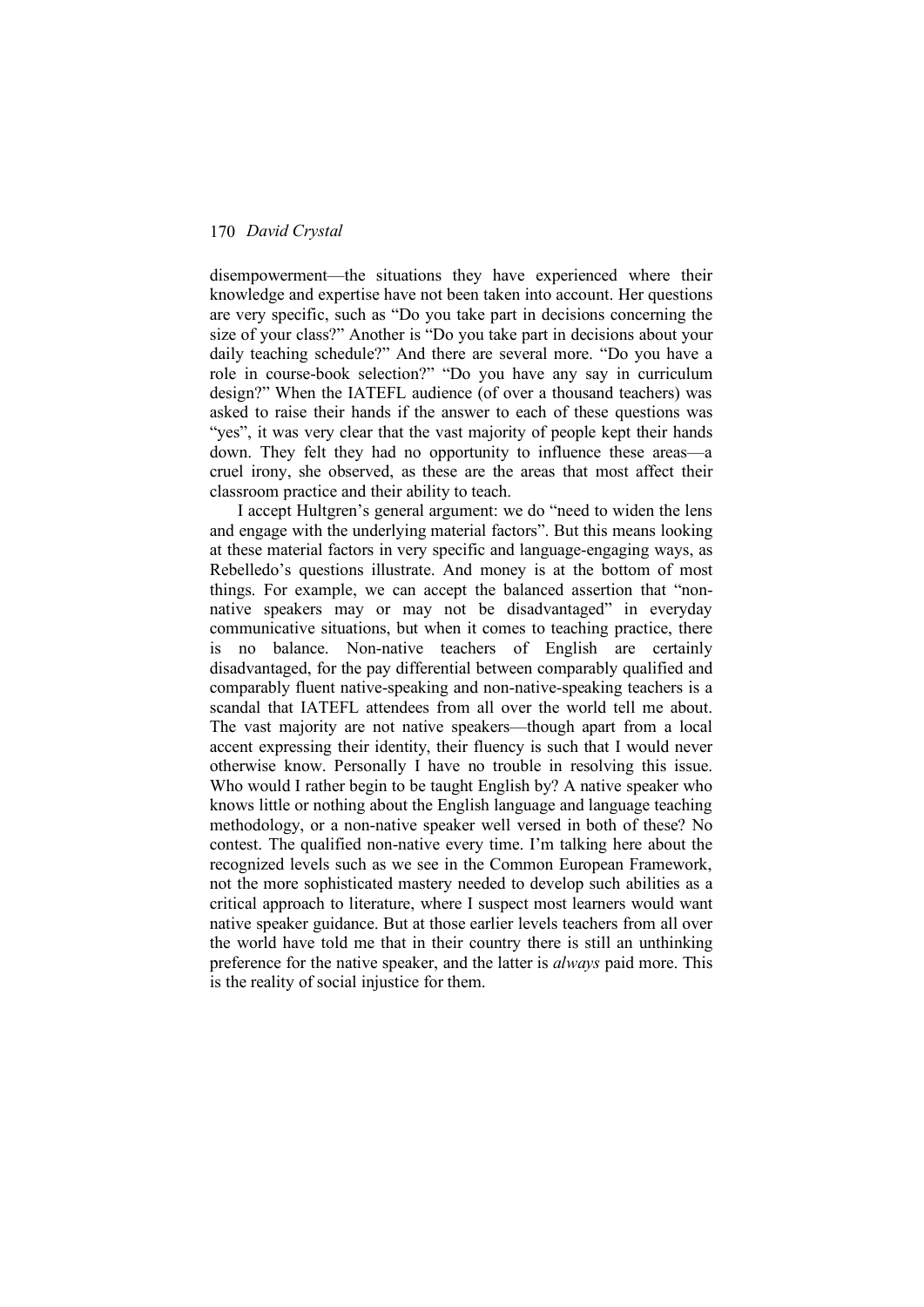### *Global English and Social Injustice* 171

Rebelledo's listening only works because she asks the right questions—specific questions that are of perceived and maximum relevance to the practice of teaching. And the same principle needs to inform our approach to any questions we might ask in relation to the theme of this volume. We too need to ask the right questions. We also need to know how best to report the answers we are given, which involves being aware of what happens when we transcribe, paraphrase, interpret, and summarize what is said. As anyone who has devised a questionnaire (or a referendum) knows, the type of question we ask conditions the type of response we get. Unprompted insights, such as those given by my British Council driver, are gold-dust, but these take time—and, more important, trust—before they will be offered, for it isn't easy for those who suffer from social injustice to articulate their personal stories to a stranger, such as a passing applied linguist. The effective management of listening is something that field linguists and anthropologists have grappled with for the best part of a century, bringing to light issues that are now well appreciated, for example, by those who do research into endangered languages. There are hidden dangers if we enter indigenous communities without a full appreciation of the attitudes and rights of the people whose language we are trying to document or save. It is a recurrent theme in the latest handbook summarising the state of the art in his field (Rehg and Campbell 2018), and a perspective that might usefully be applied to the world of global English studies. Hultgren's emphasis on empirical study is to be applauded. There are still far too few accounts of individual situations of social injustice in which Global English supposedly plays its part. Here, as with endangerment linguistics, we need case studies (Crystal, 2018).

In practical terms, empowerment involves three factors, which I have explored in relation to endangerment in my *Language Death* (Crystal 2000). To empower a language community, there has to be top-down interest, on the part of the local and national government, and from international bodies such as UNESCO. There has to be bottom-up interest, in that the community itself must want its language to be documented or revitalized. And there has to be financial backing, for both these processes require funding. If all three are present, the future is promising. And one of the best examples of this happening is in my own country, Wales, where a combination of Language Acts, grass-roots activism, Welsh Assembly funding, and a lot of listening to local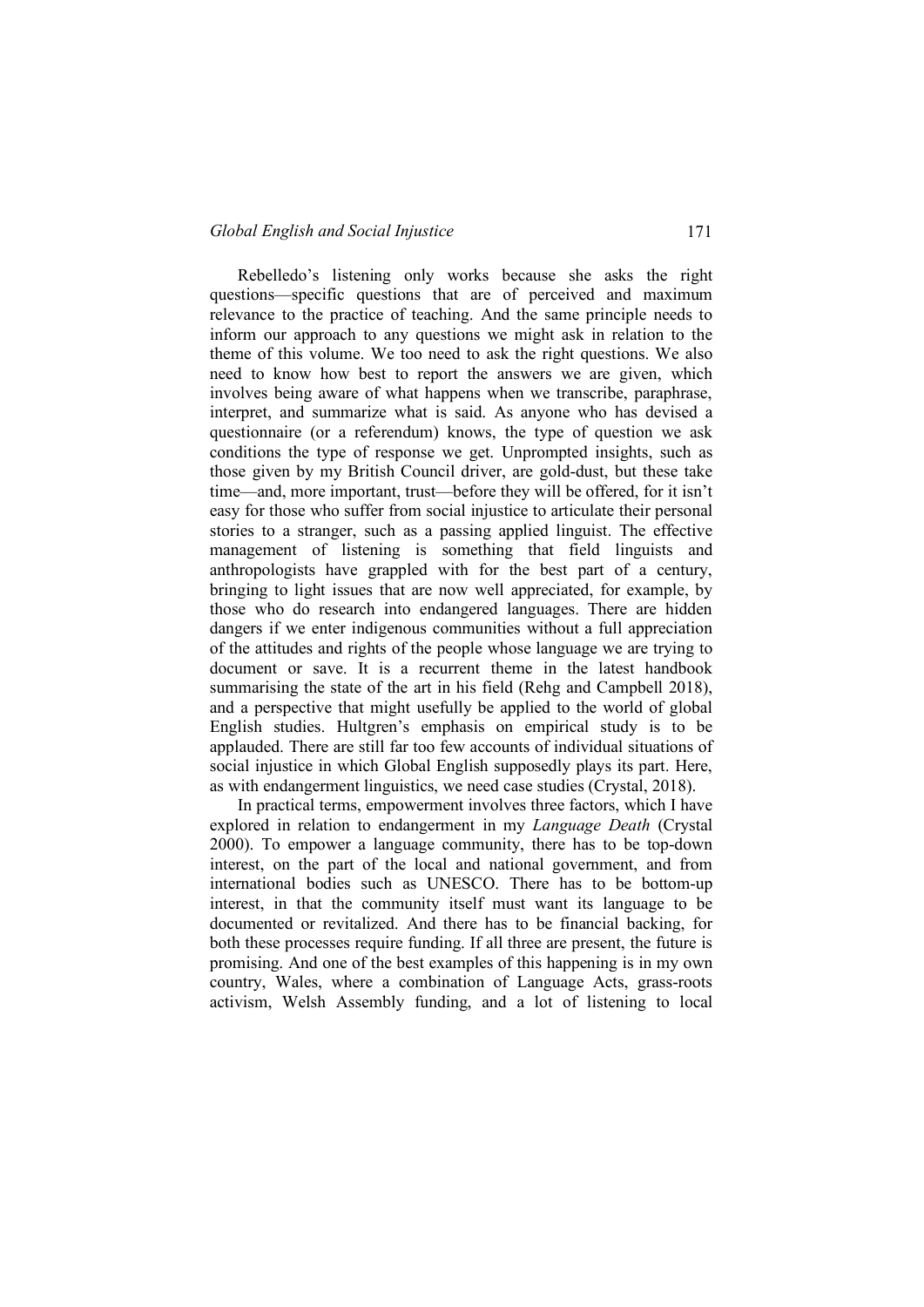communities has resulted in one of the success stories of 20th-century revitalization, with census returns showing a steady increase in the numbers who speak Welsh.

#### *4. The Welsh Solution*

The story has not been without its difficulties, however, and the chief one relates directly to Hultgren's argument. How should the funding be spent? There were—and to some extent still are—two viewpoints. In one view, the money should go directly into Welsh language teaching, teacher-training, translation and interpreting services, bilingual publications, street signs, and so on. In the other, the money should go to improving the economic situation in Wales, so that the thousands of young people who left the country during the later decades of the 20th century, to find jobs in England or elsewhere, might be tempted back, and thus provide a fresh injection of potential Welsh-learning talent. In many cases, they would already know the language, having learned it as children before they went away.

The aim is to have a million Welsh speakers by 2050, and several reports have now focused on how this goal is to be achieved. In 2012, the then Minister for Economy, Science and Technology, Edwina Hart, established a Welsh Language and Economic Development Task and Finish Group. This reported in 2014, making no less than 27 recommendations (Welsh Government, 2014), and it was rewarding to see how the relationship between language and economy was teased out. The recommendations included such practical proposals as providing business apprenticeships in Welsh-speaking areas (Rec. 16) and developing the role of housing associations in promoting and facilitating community economic development (Rec. 19). Another focused on returnees: 'activities relating to promoting trade and investment have a potential role in promoting the opportunities Wales offers to expatriates' (Rec. 9). The overall theme was one of collaboration, as in Rec. 14:

The Group recommends that there should be a joint approach to economic development and the language, adopting an area based approach which would facilitate the designation of "special economic language zones".

The Minister wrote in her introduction: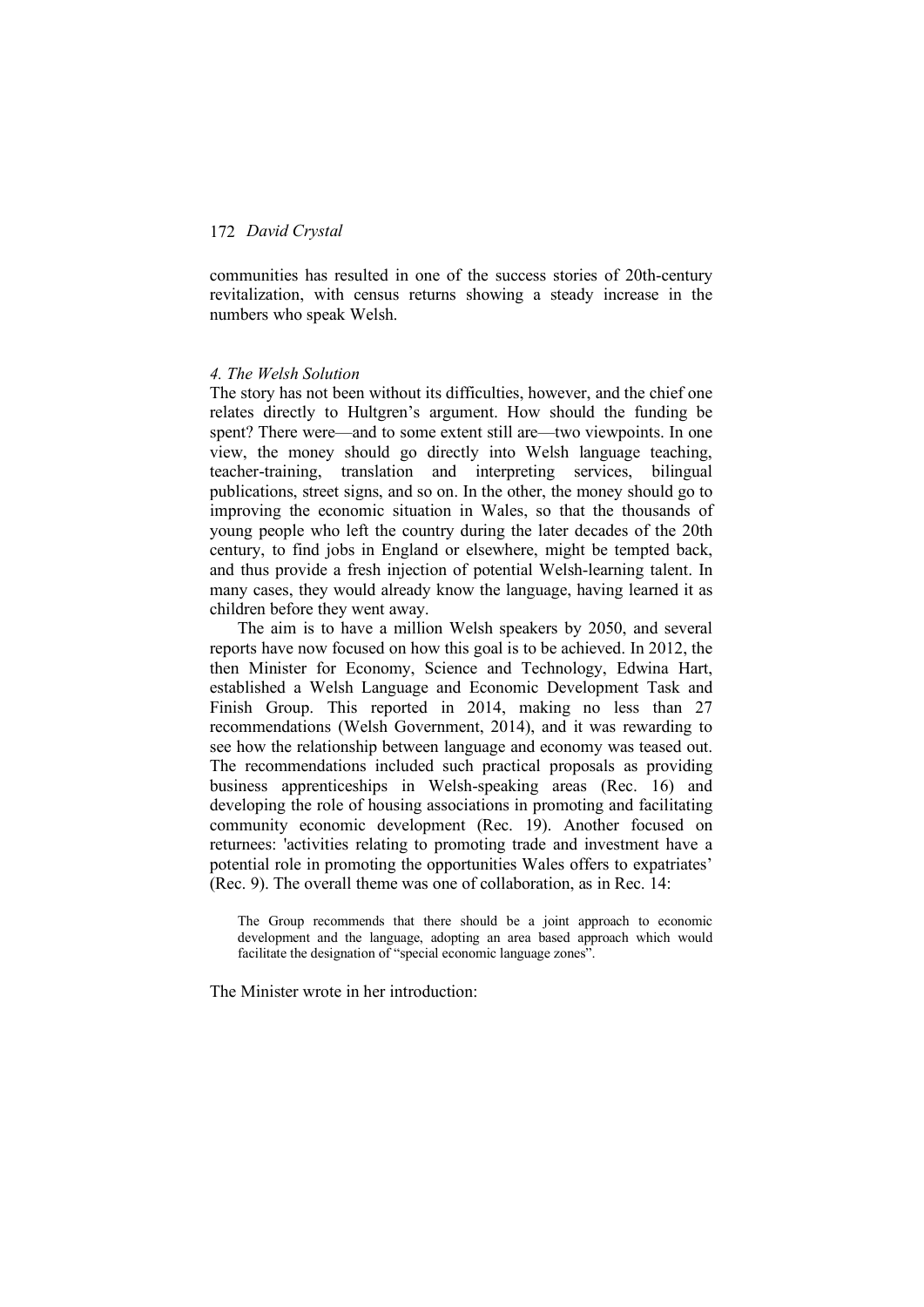Our response to this review recognises the synergy between nurturing economic growth, the provision of jobs, the creation of wealth, and the well-being of the Welsh language and will create a stimulus to better support business to exploit these relationships.

The key word here, to my mind, is *synergy*. Whereas previously the goals of language development and economic development were often seen as being in contrast with each other, or even in competition (for funding), now the two are being seen as operating within a strategy of mutual support. It seems an eminently sensible way forward.

### *5. The Importance of Synergy*

*Synergy* is another word missing from Hultgren's paper. There is perhaps too much emphasis on contrasting the two approaches, when we read such statements as "The real cause of disadvantage and injustice lies not in Global English, but in the distribution of material resources" or we need to "redirect our attention away from language and towards economic, social and political inequalities". We see it again in "language is always a contingent and secondary factor and not a root cause of inequality" This may be so in relation to causes, but in relation to solutions I don't think we should be talking in such terms as "primary" and "secondary". They are co-equal.

There's a subtle but crucial difference of mindset when Hultgren says "unless language policies are *co-thought* with more material aspects, they stand little chance of having a real effect" [*my emphasis*]. That suggests synergy. I agree that "Applied Linguists need to widen their lens and acknowledge that a focus on language alone is never going to be enough neither for understanding a social problem, nor for seeking a solution to it." But equally, a focus on economy alone is not going to be enough either. We will make real progress only if we can move towards the emphasis expressed in her final paragraph: "Material conditions must be considered *alongside* linguistic ones." And to do that, we must do more listening.

#### *References*

Crystal, David. 2000. *Language Death.* Cambridge: Cambridge University Press.